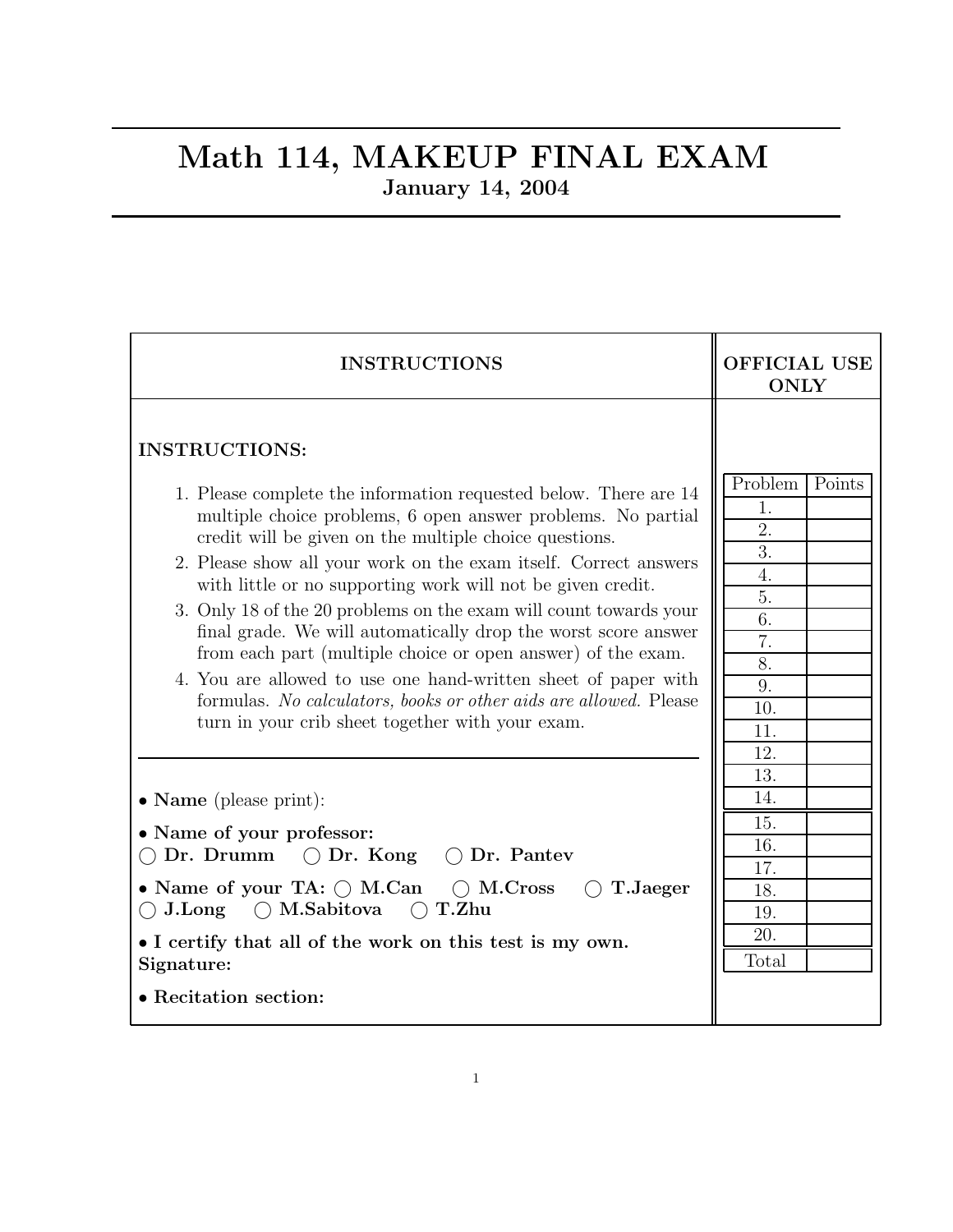# Part I: Multiple choice questions

1. Find the y-intercept of the line tangent to the parameterized curve  $x(\theta) = \cos(\theta)/2$ ,  $y(t) = 4 \sin(\theta)$  when  $\theta = \pi/4$ ?

(A)  $\sqrt{2}$  $\overline{2}$  (B)  $-2\sqrt{ }$ (C) 2 (D)  $4\sqrt{2}$  $(E)$  4  $(F)$  0

2. Evaluate

$$
\int_0^1 \int_0^{\sqrt{1-x^2}} \frac{4}{1+x^2+y^2} dy dx
$$

| $(A)$ $\pi$ ln(2) | $(B)$ $\pi$ ln(3)  | $(C)$ $\pi \ln(4)$      |
|-------------------|--------------------|-------------------------|
| $(D)$ $\pi$ ln(5) | $(E)$ $\pi \ln(6)$ | $(F)$ none of the above |

3. Evaluate the limit

$$
\lim_{(x,y)\to(0,0)} \frac{x^3 - xy^2}{x^2 + y^2}.
$$
\n(A) 1 \t(B) 0 \t(C)  $-\infty$  \t(D)  $-1$  \t(E)  $\frac{1}{2}$  \t(F) does not exist

4. Which of the sets described by the spherical coordinate inequalities are bounded?

(I)  $\rho \geq 1, \varphi =$  $\pi$ 2 (II)  $\rho \cdot \theta^2 < 1$ (III)  $\theta^2 + \varphi^2 < \pi$ 

| $(A)$ (I) only     | $(B)$ (II) only     | $(C)$ (III) only |
|--------------------|---------------------|------------------|
| $(D)$ (I) and (II) | $(E)$ (I) and (III) | $(F)$ none       |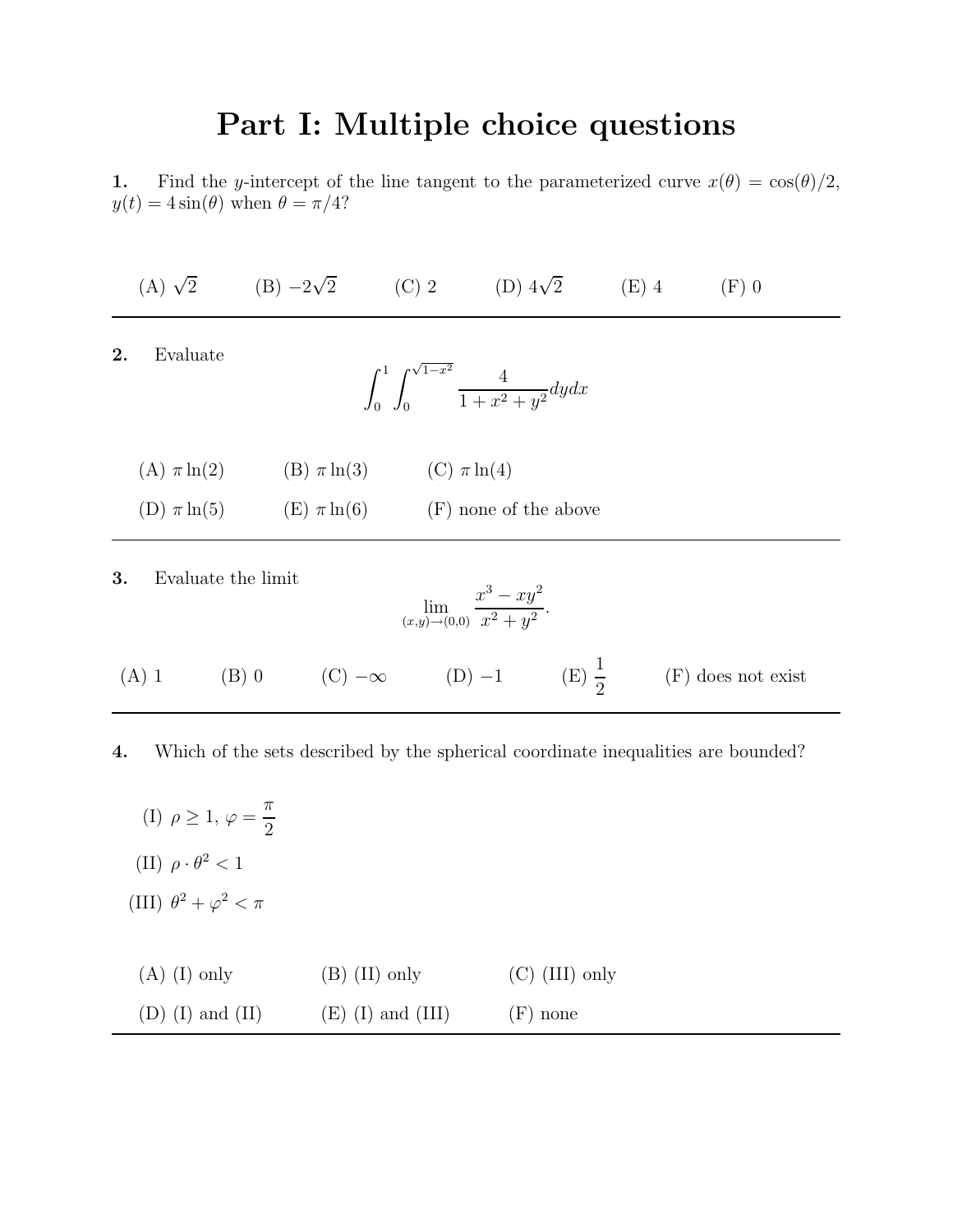5. The function  $y(x)$  solves the initial value problem

$$
2x + y^3 + 3xy^2 \frac{dy}{dx} = 0, \qquad y(1) = 2.
$$

What is  $y(3)$ ?

| $(A) - \sqrt[3]{18}$ | $(B)$ 0  | (C) $\sqrt[3]{17}$    |
|----------------------|----------|-----------------------|
| (D) $\sqrt{17}$      | $(E)$ 17 | (F) none of the above |

**6.** Let E be a parallelogram in the plane, defined by two vectors  $\vec{u}$ ,  $\vec{v}$ :

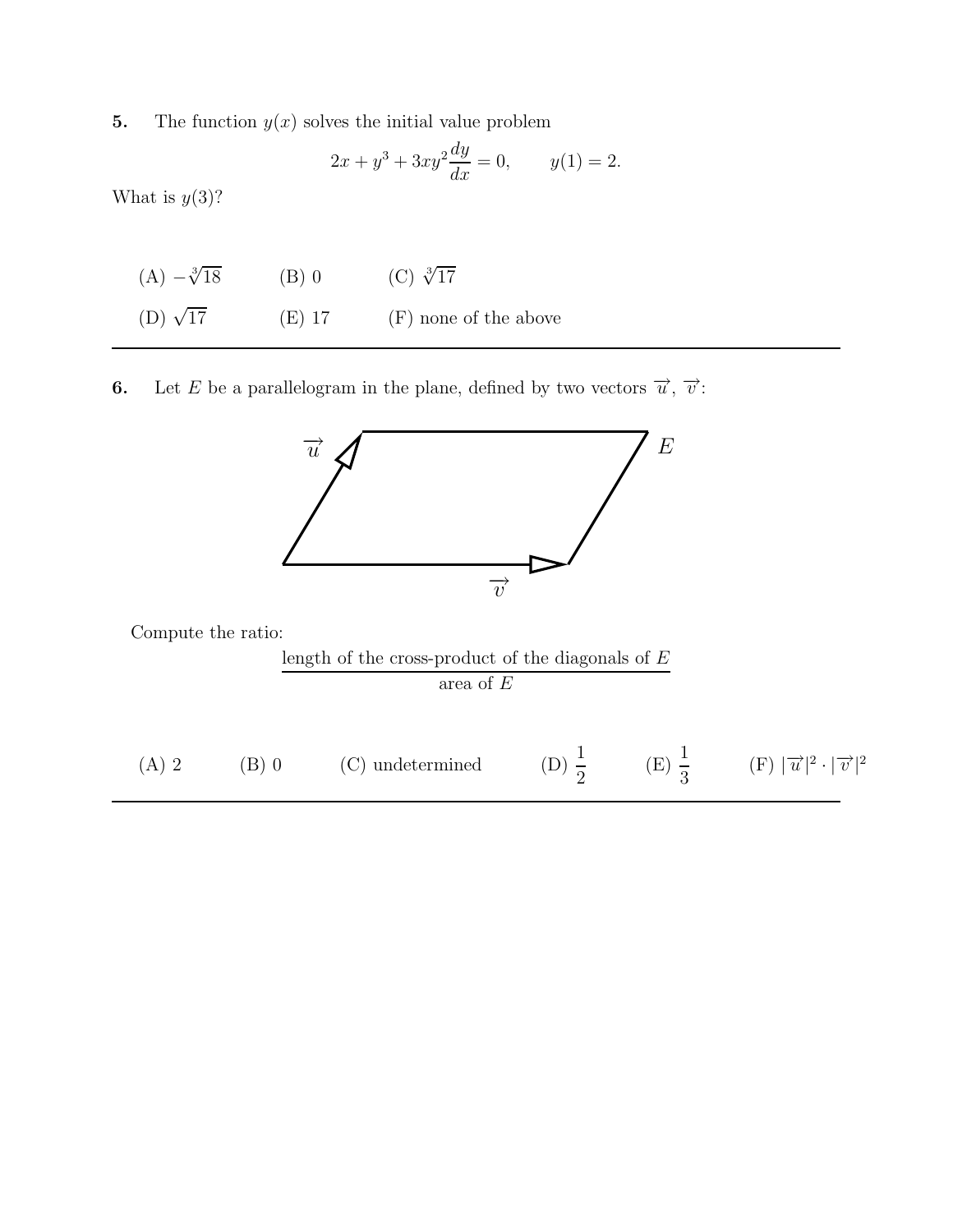7. Find the area inside one leaf of the curve  $r^2 = \sin(4\theta)$ .

(A) 
$$
\frac{1}{2}
$$
 (B)  $\frac{1}{3}$  (C)  $\frac{1}{4}$   
(D)  $\frac{1}{5}$  (E)  $\frac{1}{6}$  (F) none of the above

8. The plane containing the parallel lines

$$
L_1: \begin{vmatrix} x-2 &= t \\ y-1 &= 2t \\ z-2 &= t \end{vmatrix} \text{ and } L_2: \begin{vmatrix} x+2 &= t \\ y &= 2t \\ z-2 &= t \end{vmatrix}
$$

intersects the y-axis at the point

(A)  $y = 0$  (B)  $y = -2$  (C)  $y = 4$ (D)  $y = 2$  (E)  $y = -3$  (F) none of the above

9. Find the length of the curve

$$
r = \frac{1}{\pi} \cdot \sqrt{1 + \sin(2\theta)}, \qquad 0 \le \theta \le \frac{\pi}{4}.
$$

(A) 
$$
\frac{\pi}{2}
$$
 \t(B) 1 \t(C)  $\frac{1}{2\sqrt{2}}$  \t(D)  $\frac{\pi}{\sqrt{2}}$  \t(E)  $\frac{1}{4}$  \t(F) 2

10. Evaluate the integral

$$
\int\int_D \frac{2xy}{x^2 + y^2}dxdy,
$$

where  $D$  consists of all points in the second quadrant which are also contained in the annulus  $1 \leq x^2 + y^2 \leq 2.$ 

(A) 
$$
\frac{1}{2}
$$
 (B) 1 (C) 0 (D)  $-\frac{3}{2}$  (E) -1 (F) none of the above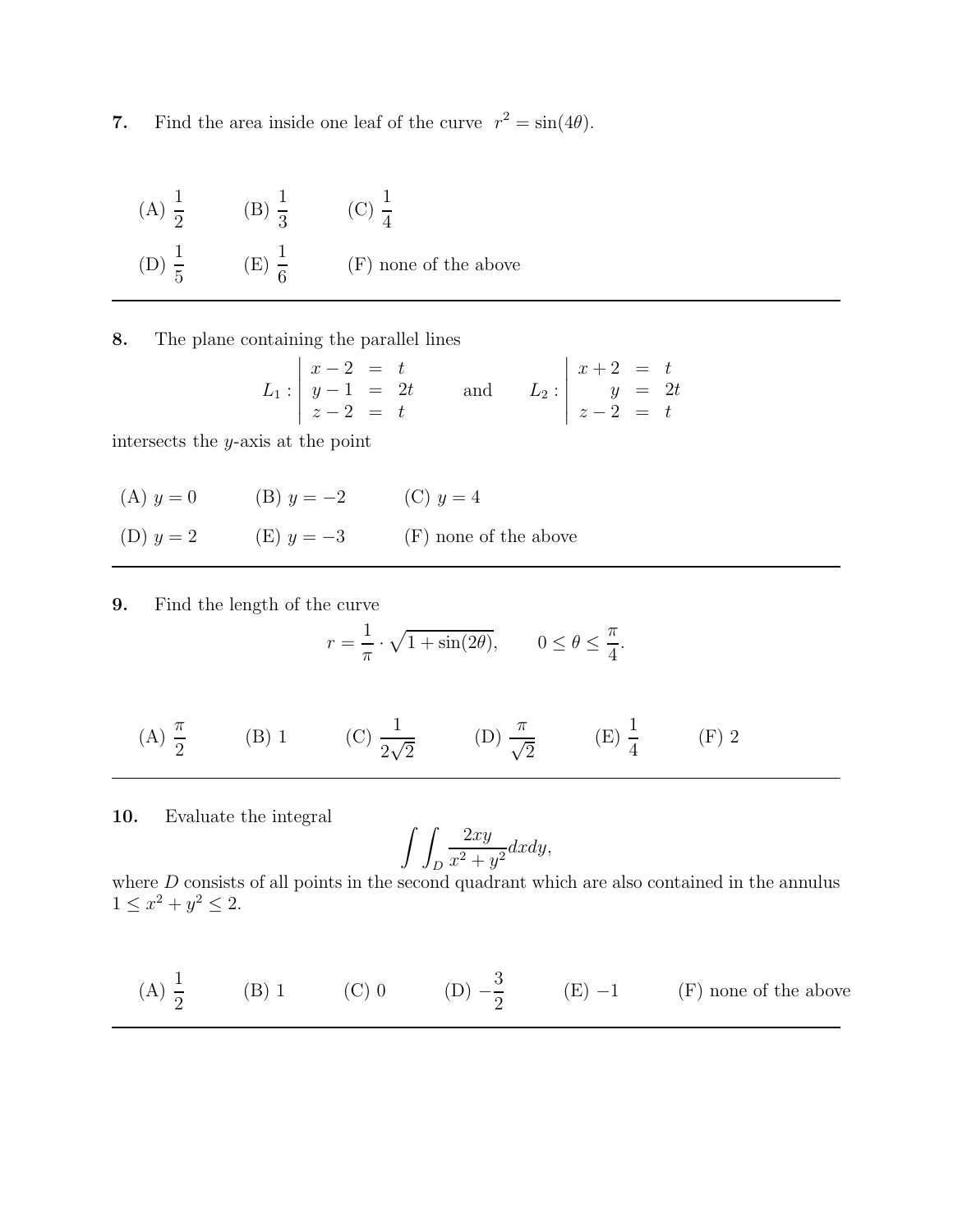11. Use the linear approximation of the function  $f(x, y) = \tan(x \ln(1 + y))$  at  $(\pi, 0)$  to estimate  $f(\pi - 0.25, 0.1)$ .

(A)  $-0.1\pi$  (B)  $1.25\pi$  (C)  $0.75\pi$  (D)  $0.1\pi$  (E)  $0.35$  (F)  $-0.2$ 

**12.** The function  $f(x, y) = 8x^3 + y^3 + 6xy$  has

- (A) one local maximum and one local minimum
- (B) one saddle point and one local maximum
- (C) one saddle point and one local minimum
- (D) two saddle points
- (E) two local maxima
- (F) two local minima

13. Find the volume of the solid inside the cylinder  $x^2 + y^2 = 1$ , above the xy-plane and below the plane  $z = x + 1$ .

(A) 
$$
\frac{1}{3}
$$
 \t(B)  $\frac{2}{3}$  \t(C)  $\pi$  \t(D)  $\pi + \frac{1}{3}$  \t(E)  $2\pi$  \t(F)  $2\pi + \frac{2}{3}$ 

**14.** Compute the partial derivative  $\frac{\partial w}{\partial x}$  $rac{\partial}{\partial r}$  at  $r = \pi$ ,  $s = 0$  for  $w = \sin(3x - 2y), \quad x = r + \sin(s), \quad y = rs^2.$ 

(A) −3 (B) −2 (C) −1 (D) 1 (E) 2 (F) 3

PART II BEGINS ON THE NEXT PAGE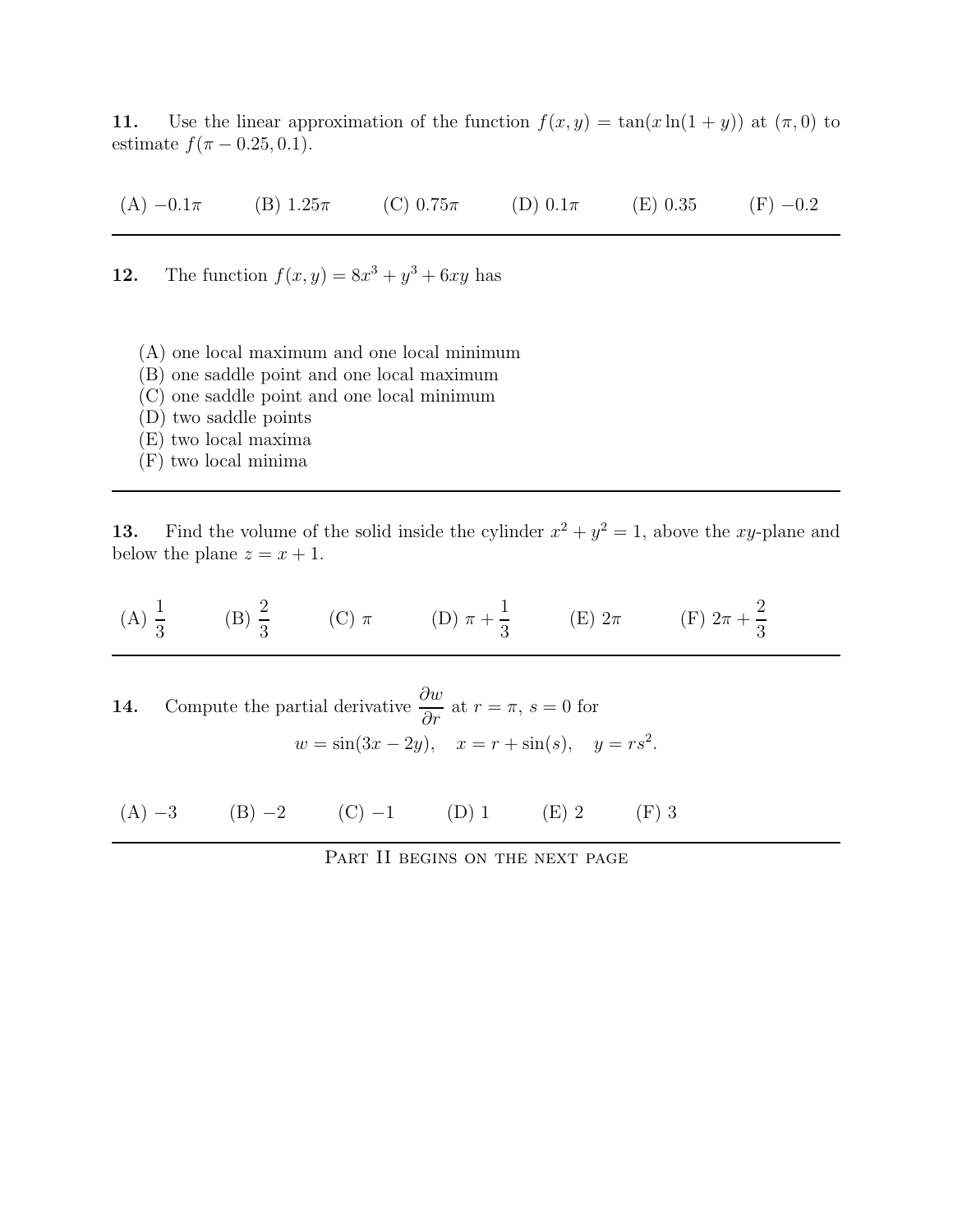## Part II: Open answer questions

15. True or false. Explain your reasoning.

(a) The surface given in cylindrical coordinates by the equation

$$
r = z \sec \left(\theta + \frac{\pi}{4}\right)
$$

is a plane.

(b) The spherical equations  $|\phi| = \pi/3$ ,  $|\theta| = \pi/4$  describe a pair of intersecting lines.

16. Find the absolute maximum and the absolute minimum of the function  $f(x, y) =$  $3x - 4y + 1$  on the curve  $(x - 1)^2 + (x - y)^2 = 25$ .

17. Find a line that goes through the point  $(-1, 1, 0)$  and is perpendicular to the plane tangent to the surface  $z = \sqrt{8 - x^2 - 3y^2}$  at  $(-1, 1, 2)$ .

(continued on next page)